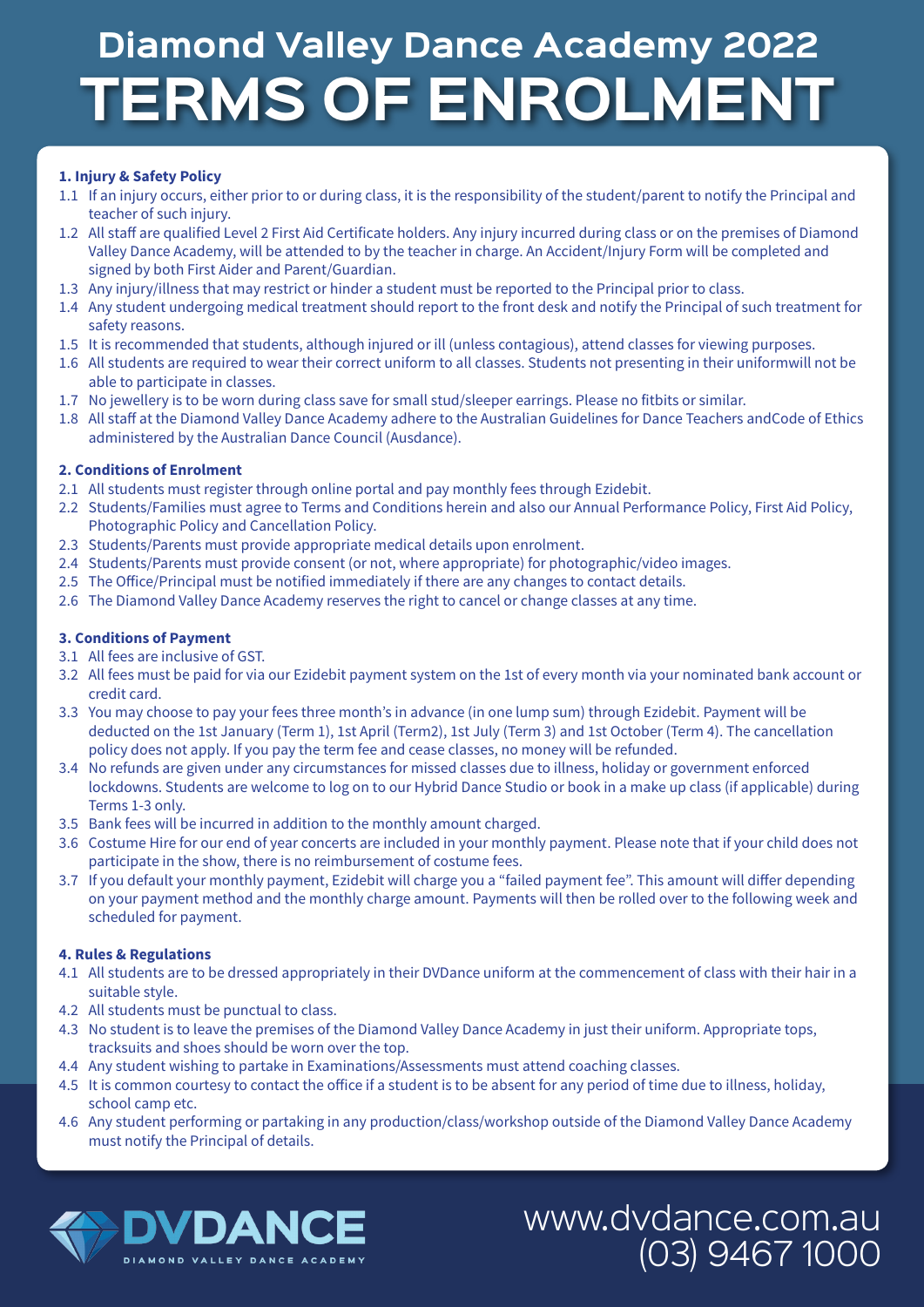# **TERMS OF ENROLMENT Diamond Valley Dance Academy 2022**

- 4.7 Any student attending classes at other dance schools and/or ongoing programs co-ordinated by a third party, in addition to their classes at the Diamond Valley Dance Academy, is asked, as a common courtesy, to advise the Principal so that any conflict of interest can be avoided.
- 4.8 No responsibility is taken for any loss or damage of personal property of students. Personal property is brought to class at the student's own risk.
- 4.9 No chewing gum is permitted on the premises.
- 4.10 Students are not permitted to leave the vicinity of the Diamond Valley Dance Academy unless accompanied by an adult who is known to the Dance Academy. Accordingly, if a friend or relative is to pick up a student from the Dance Academy who does not pick the student up on a regular basis, we ask that a parent/guardian contact the office to advise.
- 4.11 No student (under 18yrs) is to leave the premises of the Diamond Valley Dance Academy during their lunch break unless they have prior written permission from their parent/guardian. Please present notice to office staff before leaving premises.
- 4.12 Parents are not encouraged to watch classes. Open week and the Annual Performance are provided for this purpose.
- 4.13 Students are encouraged to sign up to our online video app which allows us to film class work for students to practice at home. Parents may film their own child only during Open Days but videos must not be posted or shared online through any Social Media forum as this is a breach of copyright, our intellectual property and is against our privacy policy.

## **5. Annual Performances**

- 5.1 All students enrolled in classes are invited to participate in either our Little Stars Concert or Annual Performances.
- 5.2 Any student wishing to partake in the Annual Performance must attend rehearsals. The office should be notified immediately if a student is going to be absent for any period of time.
- 5.3 Students not wishing to perform in the Annual Performance must provide written notice to the Principal by 1st August of that year.
- 5.4 Students not wishing to peform in the Little Stars Concert must provide written notice to the Principal by 1st September of that year.

#### **6. Medical & First Aid**

- 6.1 Any medical conditions, including any allergies, should be disclosed to the Diamond Valley Dance Academy upon registration.
- 6.2 Any student enrolled at the Diamond Valley Dance Academy will, if required, receive first aid from one of our Level 2 First Aid staff members.
- 6.3 Parents or guardians of any student who requires emergency medical attention will be contacted immediately. If in the event, you are uncontactable, an ambulance, if required, will be called.
- 6.4 Students who require any medications, such as Panadol, will need to bring these from home.

#### **7. Photographic/Video Policy**

- 7.1 From time to time, DVDance Staff will take photographs/video images of students to use in promotional material for the Diamond Valley Dance Academy, including our website, newsletters, advertising material and social media (e.g. Facebook/ Instagram), as well as on our Concert DVD's/Performances.
- 7.2 Only images that are appropriate in nature and in context will be used.
- 7.3 Parents who do not wish for their children to be photographed must advise "no" in the consent field provided.

#### **8. Cancellation Policy**

- 8.1 Once students are enrolled in classes for the term, the term fee is payable in full via the three Ezidebit instalment payments.
- 8.2 At the end of each term, students are automatically "rolled over" to the next term, an invoice is generated and Ezidebit payments are scheduled.
- 8.3 We require 4 weeks notice(28 days) of any cancellation or change of class. Fees will incur up until 28 days after cancellation is received.
- 8.4 Changes to classes must be received before the first Ezidebit payment is made for the term.
- 8.5 Cancellation of classes must be received in writing and a confirmation email of cessation of payments will be received.

www.dvdance.com.au

(03) 9467 1000